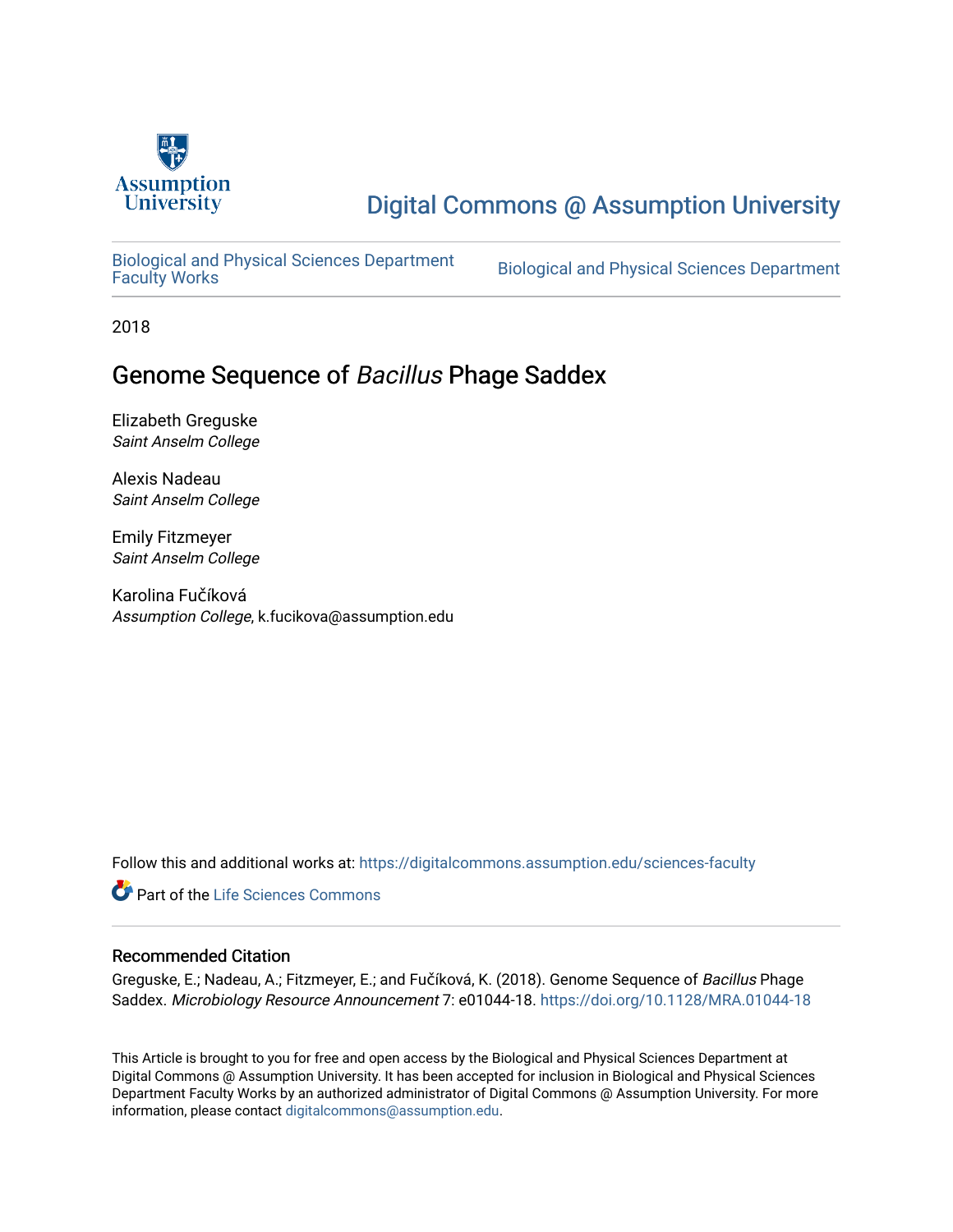**GENOME SEQUENCES**





# **Genome Sequence of Bacillus Phage Saddex**

**Elizabeth Greguske,a Alexis Nadeau,a Emily Fitzmeyer,a\* Karolina Fucikovab**

<sup>a</sup>Department of Biology, Saint Anselm College, Manchester, New Hampshire, USA <sup>b</sup>Department of Natural Science, Assumption College, Worchester, Massachusetts, USA

**ABSTRACT** The complete genome of Bacillus phage Saddex was determined and annotated in this study. Saddex has distinct sections with similarities to other Bacillus phages, such as Kida, even though these phages were isolated more than 800 km apart by separate laboratories.

addex is a novel Bacillus bacteriophage isolated, characterized, and annotated by students in the Howard Hughes Medical Institute (HHMI) Phage Hunters program. Saddex is able to lyse multiple Bacillus host species, including Bacillus cereus, which is of particular interest, as this bacterium lives in the gut of poultry as well as in soil and causes an estimated 2% of all cases of food poisoning [\(1\)](#page-2-0).

Saddex was isolated from lawn soil sampled (at coordinates N42.791838, W71.069913) in Haverhill, Massachusetts. In brief, log phase Bacillus thuringiensis subspecies kurstaki cells were mixed with lawn soil and allowed to grow overnight while being shaken at 37°C. Phage were isolated via centrifugation for 10 min at 3,000 rpm, followed by filtering with a 0.22- $\mu$ m sterile syringe filter [\(2\)](#page-2-1). DNA was isolated from purified phage with the Qiagen viral DSP spin kit version 1 and sequenced via the HiSeq 2500 Illumina platform at the Hubbard Center for Genome Studies (University of New Hampshire, Durham, NH), resulting in 779,058 paired-end reads and an average 250-bp read length. Reads were trimmed with Trimmomatic [\(3\)](#page-2-2), assembled into contigs with QUAST [\(4\)](#page-2-3), and then refined with Geneious version 10.2 [\(5\)](#page-2-4) reference assemblies with custom low sensitivity (allowing only 2% mismatches for precise mapping). The average depth of coverage was 539.4 $\times$  with no areas of poor coverage noted. Saddex was autoannotated in Geneious version 10.2 with default settings, with a known Bacillus phage genome, Evoli (GenBank accession number [KJ489398\)](https://www.ncbi.nlm.nih.gov/nuccore/KJ489398), for comparison. The genome was then visually cross-checked against 11 other complete Bacillus phage genomes available in GenBank.

The complete genome of Saddex is 142,353 bp of linear, double-stranded DNA with a  $G+C$  content of 39.0%. All genes in Saddex were found to have at least one homolog in other published Bacillus phages [\(2,](#page-2-1) [6](#page-2-5)[–](#page-2-6)[10\)](#page-2-7) with a BLAST nucleotide (BLASTn) analysis [\(11\)](#page-2-8), indicating that no novel genes were identified. However, the nucleotide sequence identity similarity of these genes ranged from as low as 63% to as high as 99%, with an average 81.9% similarity; this shows that Saddex could have unique polymorphisms. Of the 208 predicted proteins, 54 were assigned a function, typically for tail and capsid structure, nuclease activity, and lytic activity. Three tRNAs were identified, all three of which were found to have 100% similarity to at least one other Bacillus phage with a BLASTn analysis [\(11\)](#page-2-8).

The proposed Bacillus phage cluster guidelines [\(12\)](#page-2-9), in which pairwise average nucleotide identity across the genome is used to group similar phage, place Saddex in the C1 cluster of Bacillus phages.

**Data availability.** The complete genome sequence of the Bacillus phage Saddex is available in GenBank under accession number [MH538193.](https://www.ncbi.nlm.nih.gov/nuccore/MH538193) Raw reads are available in the SRA under accession number [SRP158918.](https://www.ncbi.nlm.nih.gov/sra/SRP158918)

**Received** 30 July 2018 **Accepted** 28 August 2018 **Published** 20 September 2018

**Citation** Greguske E, Nadeau A, Fitzmeyer E, Fucikova K. 2018. Genome sequence of Bacillus phage Saddex. Microbiol Resour Announc 7:e01044-18. [https://doi.org/10](https://doi.org/10.1128/MRA.01044-18) [.1128/MRA.01044-18.](https://doi.org/10.1128/MRA.01044-18)

**Editor** Frank J. Stewart, Georgia Institute of Technology

**Copyright** © 2018 Greguske et al. This is an open-access article distributed under the terms of the [Creative Commons Attribution 4.0](https://creativecommons.org/licenses/by/4.0/) [International license.](https://creativecommons.org/licenses/by/4.0/)

Address correspondence to Elizabeth Greguske, [egreguske@anselm.edu.](mailto:egreguske@anselm.edu)

\* Present address: Emily Fitzmeyer, Rocky Mountain Laboratories, Hamilton, Montana, USA.